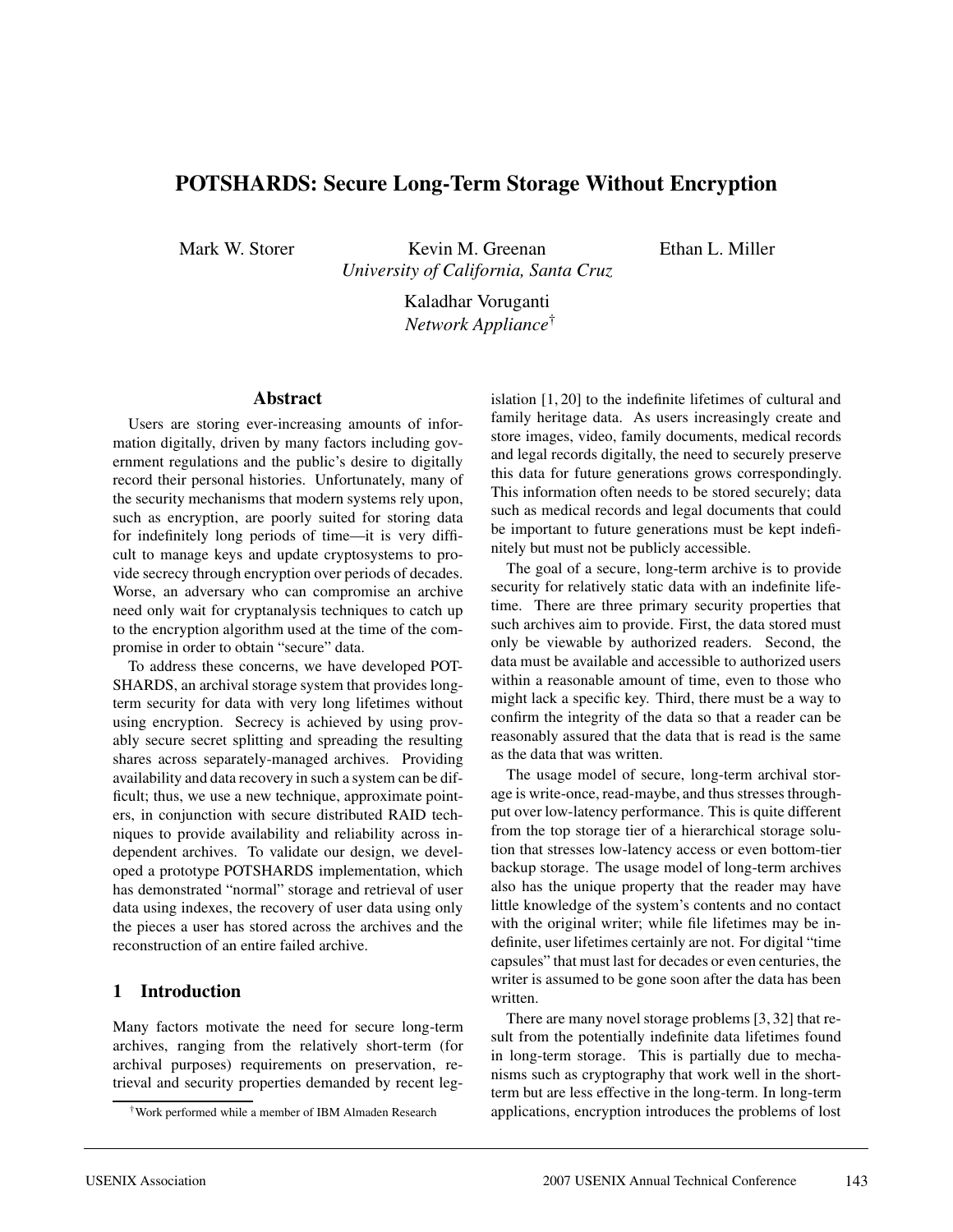keys, compromised keys and even compromised cryptosystems. Additionally, the management of keys becomes difficult because data will experience many key rotations and cryptosystem migrations over the course of several decades; this must all be done without user intervention because the user who stored the data may be unavailable. Thus, security for archival storage must be designed explicitly for the unique demands of long-term storage.

To address the many security requirements for longterm archival storage, we designed and implemented POTSHARDS (Protection Over Time, Securely Harboring And Reliably Distributing Stuff), which uses three primary techniques to provide security for long-term storage. The first technique is secret splitting [28], which is used to provide secrecy for the system's contents. Secret splitting breaks a block into *n* pieces, *m* of which must be obtained to reconstitute the block; it can be proven that any set of fewer than *m* pieces contains *no* information about the original block. As a result, secret splitting does not require the same updating as encryption, which is only computationally secure. By providing data secrecy without the use of encryption, POT-SHARDS is able to move security from encryption to the more flexible and secure authentication realm; unlike encryption, authentication need not be done by computer, and authentication schemes can be easily changed in response to new vulnerabilities. Our second technique, *approximate pointers*, makes it possible to reconstitute the data in a reasonable time even if all indices over a user's data have been lost. This is achieved without sacrificing the secrecy property provided by the secret splitting. The third technique is the use of secure, distributed RAID techniques across multiple independent archives. In the event that an archive fails, the data it stored can be recovered without the need for other archives to reveal their own data.

We implemented a prototype of POTSHARDS and conducted several experiments to test its performance and resistance to failure. The current, CPU-bound implementation of POTSHARDS can read and write data at 2.5–5 MB/s on commodity hardware but is highly parallelizable. It also survives the failure of an entire archive with no data loss and little effect seen by users. In addition, we demonstrated the ability to rebuild a user's data from all of the user's stored shares without the use of a user index. These experiments demonstrate the system's suitability to the unique usage model of long-term archival storage.

# **2 Background**

Since POTSHARDS was designed specifically for secure, long-term storage, we identified three basic design tenets to help focus our efforts. First, we assumed that encrypted data could be read by anyone given sufficient CPU cycles and advances in cryptanalysis. This means that, if all of an archives encrypted contents are obtained, an attacker can recover the original information. Second, data must be recoverable without any information from outside the set of archives. Thus, fulfilling requests in a reasonable time cannot require anything stored outside the archives, including external indexes or encryption keys. If this assumption is violated, there is a high risk that data will be unrecoverable after sufficient time has passed because the needed external information has been lost. Third, we assume that individuals are more likely to be malicious than an aggregate. In other words, our system can trust a group of archives even though it may not trust an individual archive. The chances of every archive in the system colluding maliciously is small; thus, we designed the system to allow rebuilding of stored data if all archives cooperate.

In designing POTSHARDS to meet these goals, we used concepts from various research projects and developed additional techniques. There are many existing storage systems that satisfy some of the design tenets discussed above, ranging from general-purpose distributed storage systems to distributed content delivery systems, to archival systems designed for short-term storage and archival systems designed for very specific uses such as public content delivery. A representative sample of these systems is summarized in Table 1. The remainder of this section discusses each of these primary tenets within the context of the related systems. Since these existing systems were not designed with secure, archival storage in mind, none has the combination of long-term data security and proof against obsolescence that POTSHARDS provides.

# **2.1 Archival Storage Models**

Storage systems such as Venti [23] and Elephant [26] are concerned with archival storage, but tend to focus on the near-term time scale. Both systems are based on the philosophy that inexpensive storage makes it feasible to store many versions of data. Other systems, such as Glacier [13], are designed to take advantage of the underutilized client storage of a local network. These systems, and others that employ "checkpoint-style" backups, address neither the security concerns of the data content nor the needs of long-term archival storage. Venti and commercial systems such as the EMC Centera [12] use content-based storage techniques to achieve their goals, naming blocks based on a secure hash of their data. This approach increases reliability by providing an easy way to verify the content of a block against its name. As with the short-term storage systems described above, security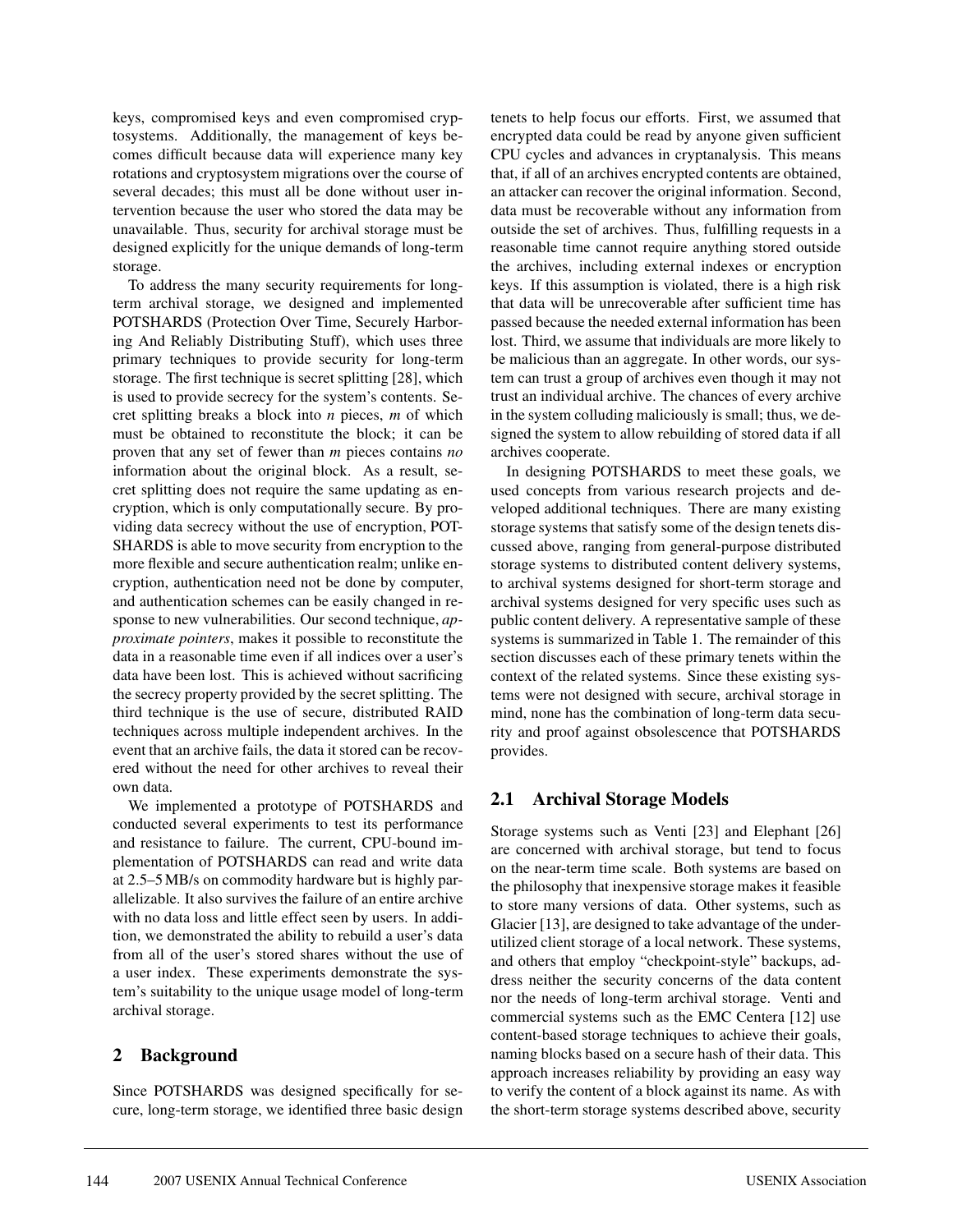| System               | Secrecy               | Authorization     | Integrity               | <b>Blocks for Compromise</b> | Migration             |
|----------------------|-----------------------|-------------------|-------------------------|------------------------------|-----------------------|
| FreeNet              | encryption            | none              | hashing                 |                              | access based          |
| <b>OceanStore</b>    | encryption            | signatures        | versioning              | $m$ (out of $n$ )            | access based          |
| FarSite              | encryption            | certificates      | Merkle trees            |                              | continuous relocation |
| Publius              | encryption            | password (delete) | retrieval based         | $m$ (out of $n$ )            |                       |
| <b>SNAD</b> / Plutus | encryption            | encryption        | hashing                 |                              |                       |
| GridSharing          | secret splitting      |                   | replication             |                              |                       |
| <b>PASIS</b>         | secret splitting      |                   | repair agents, auditing | $m$ (out of $n$ )            |                       |
| CleverSafe           | information dispersal | unknown           | hashing                 | $m$ (out of $n$ )            | none                  |
| Glacier              | user encryption       | node auth.        | signatures              | n/a                          |                       |
| Venti                | none                  |                   | retrieval               | n/a                          |                       |
| <b>LOCKSS</b>        | none                  |                   | vote based checking     | n/a                          | site crawling         |
| <b>POTSHARDS</b>     | secret splitting      | pluggable         | algebraic signatures    | $O(R^{m-1})$                 | device refresh        |

**Table 1:** *Capability overview of the storage systems described in Section 2. "Blocks to compromise" lists the number of data blocks needed to brute-force recover data given advanced cryptanalysis; for POTSHARDS, we assume that an approximate pointer points to R shard identifiers. "Migration" is the mechanism for automatic replication or movement of data between nodes in the system.*

is ensured by encrypting data using standard encryption algorithms.

Some systems, such as LOCKSS [18] and Intermemory [10], are aimed at long-term storage of open content, preserving digital data for libraries and archives where file consistency and accessibility are paramount. These systems are developed around the core idea of very longterm access for public information; thus file secrecy is explicitly not part of the design. Rather, the systems exchange information about their own copies of each document to obtain consensus between archives, ensuring that a rogue archive does not "alter history" by changing the content of a document that it holds.

# **2.2 Storage Security**

Many storage systems seek to enforce a policy of secrecy for their contents. Two common mechanisms for enforcing data secrecy are encryption and secret splitting.

### **2.2.1 Secrecy via Encryption**

Many systems such as OceanStore [25], FARSITE [2], SNAD [19], Plutus [16], and e-Vault [15] address file secrecy but rely on the explicit use of keyed encryption. While this may work reasonably well for short-term secrecy needs, it is less than ideal for the very long-term security problem that POTSHARDS is addressing. Encryption is only computationally secure and the struggle between cryptography and cryptanalysis can be viewed as an arms race. For example, a DES encrypted message was considered secure in 1976; just 23 years later, in 1999, the same DES message could be cracked in under a day [29]; future advances in quantum computing have the potential to make many modern cryptographic algorithms obsolete.

The use of long-lived encryption implies that reencryption must occur to keep pace with advances in cryptanalysis in order to ensure secrecy. To prevent a

single archive from obtaining the unencrypted data, reencryption must occur over the old encryption, resulting in a long key history for each file. Since these keys are all external data, a problem with any of the keys in the key history can render the data inaccessible when it is requested.

Keyed cryptography is only computationally secure, so compromise of an archive of encrypted data is a potential problem regardless of the encryption algorithm that is used. An adversary who compromises an encrypted archive need only wait for cryptanalysis techniques to catch up to the encryption used at the time of the compromise. If an insider at a given archive gains access to all of its data, he can decrypt any desired information even if the data is subsequently re-encrypted by the archive, since the insider will have access to the new key by virtue of his internal access. This is unacceptable, since the data's existence on a secure, long-term archive suggests that data will still be valuable even if the malicious user must wait several years to read it.

Some content publishing systems utilize encryption, but its use is not motivated solely by secrecy. Publius [34] utilizes encryption for write-level access control. Freenet [6] is designed for anonymous publication and encryption is used for plausible deniability over the contents of a users local store. As with secrecy, the use of encryption to enforce long-lived policy is problematic due to the mechanism's computationally secure nature.

# **2.2.2 Secrecy via Splitting**

To address the issues resulting from the use of encryption, several recent systems including PASIS [11, 36] and GridSharing [33] have used or suggested the use [31] of *secret splitting* schemes [5, 22, 24, 28]; a related approach used by Mnemosyne [14] and CleverSafe [7] uses encryption followed by information dispersal (IDA) to attempt to gain the same security. In secret splitting, a secret is distributed by splitting it into a set number *n* of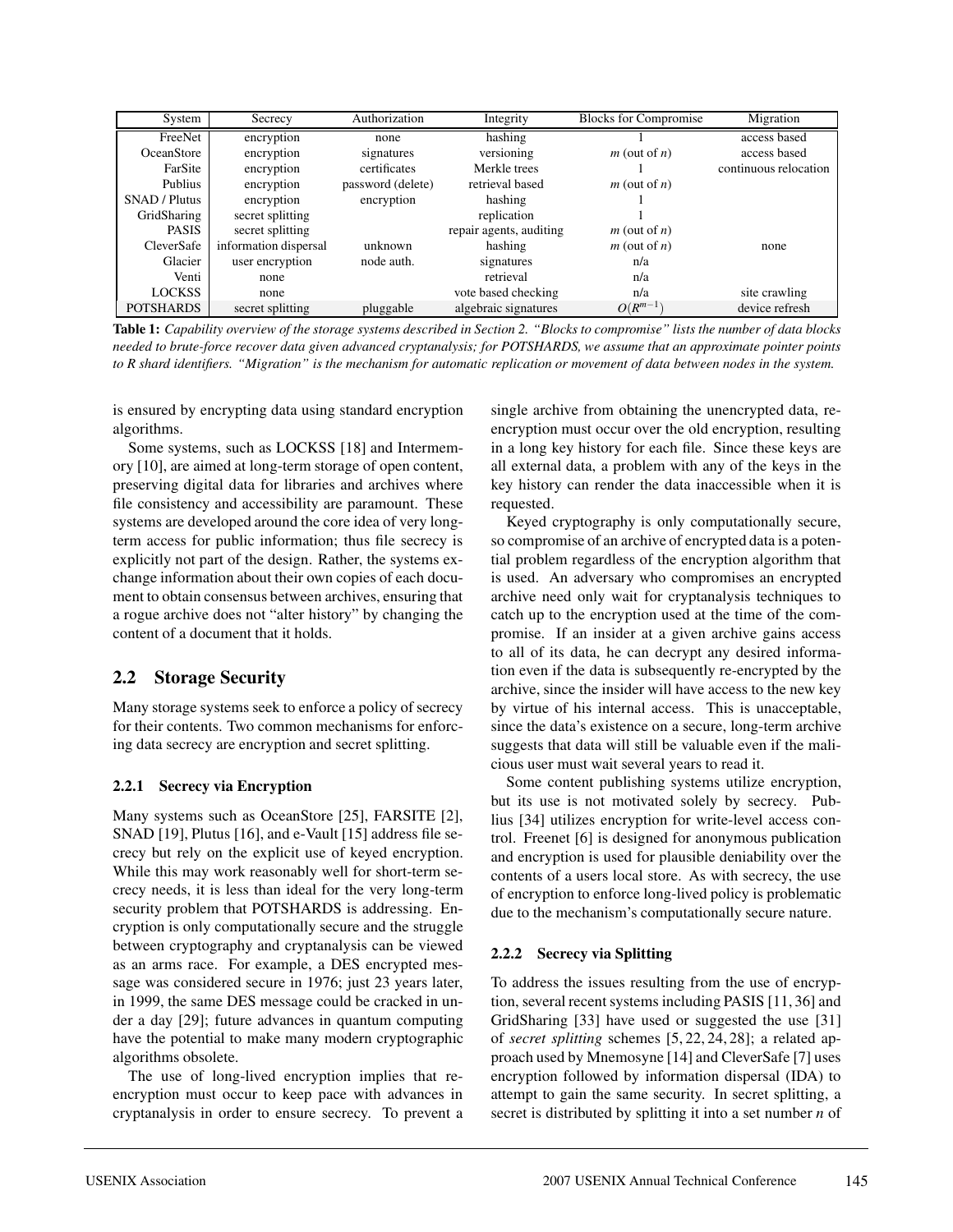shares such that no group of *k* shares  $(k < m < n)$  reveals any information about the secret; this approach is called an (*m*,*n*) threshold scheme. In such a scheme, any *m* of the *n* shares can be combined to reconstitute the secret; combining fewer than *m* shares reveals *no* information. A simple example of an (*n*,*n*) secret splitting scheme for a block *B* is to randomly generate  $X_0, \ldots, X_{n-2}$ , where  $|X_i| = |B|$ , and choose  $X_{n-1}$  so that  $X_0 \oplus \cdots \oplus X_{n-2} \oplus X_{n-1} = B$ . Secret splitting satisfies the second of our three tenets—data can be rebuilt without external information—but it can have the undesirable side-effect of combining the secrecy and redundancy aspects of the systems. Although related, these two elements of security are, in many respects, orthogonal to one another. Combining these elements also risks introducing compromises into the system by restricting the choices of secret splitting schemes.

To ensure that our third design tenet is satisfied, a secure long-term storage system must ensure that an attempt to breach security will be noticed by *somebody*, ensuring that the trust placed in the collection of archives can be upheld. Existing systems do not meet this goal because the secret splitting and data layout schemes they use are minimally effective against an inside attacker that knows the location of each of the secret shares. None of PASIS, CleverSafe, or GridSharing are designed to prevent attacks by insiders at one or more sites who can determine which pieces they need from other sites and steal those specific blocks of data, enabling a breach of secrecy with relatively minor effort. This problem is particularly difficult given the long time that data must remain secret, since such breaches could occur over years, making detection of small-scale intrusions nearly impossible. PASIS addressed the issue of refactoring secret shares [35]; however, this approach could compromise data in the system because the refactoring process may reveal information during the reconstruction process that a malicious archive could use to recover user data. By keeping this on separate nodes, the PASIS designers hoped to avoid information leakage. Mnemosyne used a local steganographic file system to hide chunks of data, but this approach is still vulnerable to rapid information leakage if the encryption algorithm is compromised because the IDA provides no additional protection to the distributed pieces.

### **2.3 Disaster Recovery**

With long data lifetimes, hardware failure is a given; thus, dealing with a failed archive is inevitable. In addition, a long-term archival storage solution that relies upon multiple archives must be able to survive the loss of an archive for other reasons, such as business failure. Recovering from such large-scale disasters has long



**Figure 1:** *An overview of POTSHARDS showing the data transformation component producing shards from objects and distributing them to independent archives. The archives utilize distributed RAID algorithms to securely recover shards in the event of a failure.*

been a concern for storage systems [17]. To address this issue, systems such as distributed RAID [30], Myriad [4] and OceanStore [25] use RAID-style algorithms or more general redundancy techniques including (*m*,*n*) error correcting codes along with geographic distribution to guard against individual site failure. Secure, long-term storage adds the requirement that the secrecy of the distributed data must be ensured at all times, including during disaster recovery scenarios.

# **3 System Overview**

POTSHARDS is structured as a client communicating with a number of independent archives. Though the archives are independent, they assist each other through distributed RAID techniques to protect the system from archive loss. POTSHARDS stores user data by first splitting it into secure *shards*. These shards are then distributed to a number of archives, where each archive exists within its own security domain. The read procedure is similar but reversed; a client requests shards from archives and reconstitutes the data.

Data is prepared for storage during ingestion by a *data transformation* component that transforms *objects* into a set of secure shards which are distributed to the archives, as shown in Figure 1; similarly, this component is also responsible for reconstituting objects from shards during extraction. The data transformation component runs on a system **separate** from the archives on which the shards reside, and can fulfill requests from either a single client or many clients, depending on the implementation. This approach provides two benefits: the data never reaches an archive in an unsecured form; and multiple CPU-bound data transformation processes can generate shards in parallel for a single set of physical archives.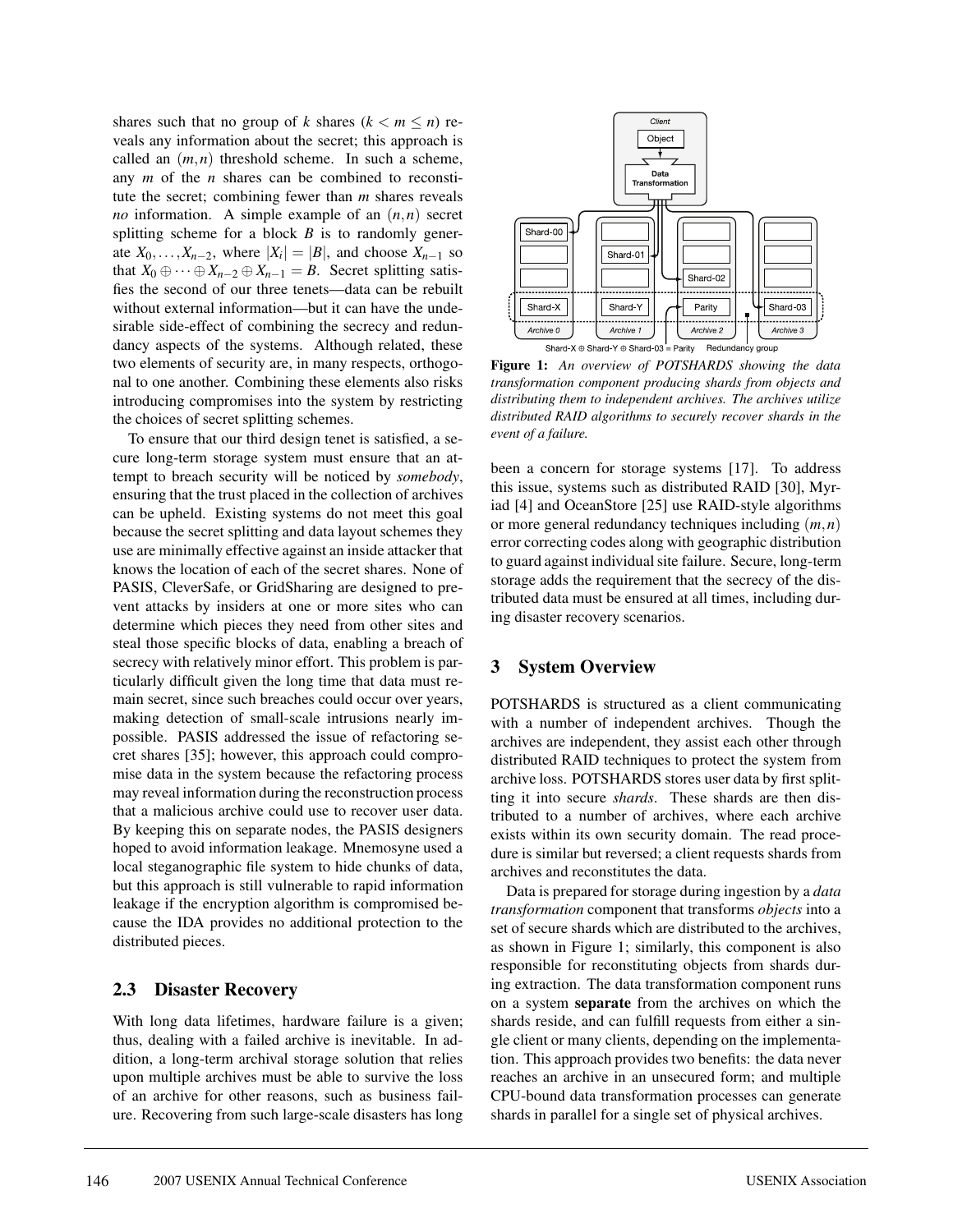

**Figure 2:** *Data entities in POTSHARDS, with size (in bits) indicated above each field. Note that entities are not shown to scale relative to one another. is the number of shards that the fragment produces.* split1 *is an XOR secret split and* split2 *is a Shamir secret split in POTSHARDS.*

The archives operate in a manner similar to financial banks in that they are relatively stable and they have a incentive (financial or otherwise) to monitor and maintain the security of their contents. Additionally, the barrier to entry for a new archive should be relatively high (although POTSHARDS does takes precautions against a malicious insider); security is strengthened by distributing shards amongst the archives, so it is important that each archive can demonstrate an ability to protect its data. Other benefits of archive independence include reducing the effectiveness of insider attacks and making it easier to exploit the benefits of geographic diversity in physical archive locations. For these reasons, a single entity, such as a multinational company, should still maintain multiple independent archives to gain these security and reliability benefits.

### **3.1 Data Entities and Naming**

There are three main data objects in POTSHARDS: *objects*, *fragments* and *shards*. As Figure 1 shows, objects contain the data that users submit to the system at the top level. Fragments are used within the data transformation component during the production of shards, which are the pieces actually stored on the archives. The details of these data entities can be seen in Figure 2.

All data entities in the current implementation of POT-SHARDS are given unique 128-bit identifiers. The first 40 bits of the name uniquely identify the client in the same manner as a bank account is identified by an account number. The remaining 88 bits are used to identify the data entity. The length of the identifier could be extended relatively easily in future implementations. The names for entities that do not directly contribute to security within POTSHARDS, such as those for objects, can be generated in any way desired. However, the security and recovery time for a set of shards is directly related to the shards' names; thus, shards' IDs must be chosen with great care to ensure a proper density of names, providing sufficient security.

In addition to uniquely identifying data entities within the system, IDs play an important role in the secret splitting algorithms used in POTSHARDS. For secret splitting techniques that rely on linear interpolation [28], the reconstitution algorithm must know the original order of the secret shares. Knowing the order of the shards in a shard tuple can greatly reduce the time taken to reconstitute the data by avoiding the need to try each permutation of share ordering. Currently, this ordering is done by ensuring that the numerical ordering of the shard IDs reflects the input order to the reconstitution algorithm.

## **3.2 Secrecy and Reliability Techniques**

POTSHARDS utilizes three primary techniques in the creation and long-term storage of shards. First, secret splitting algorithms provide file secrecy without the need to periodically update the algorithm. This is due to the fact that perfect secret splitting is informationtheoretically secure as opposed to only computationally secure. Second, approximate pointers between shards allow objects to be recovered from only the shards themselves. Thus, even if all indices over a user's shards are lost, their data can be recovered in a reasonable amount of time. Third, secure, distributed RAID techniques across multiple independent archives allow data to be recovered in the event of an archive failure without exposing the original data during archive reconstruction.

POTSHARDS provides data secrecy through the use of secret splitting algorithms; thus, there is no need to maintain key history because POTSHARDS does not use traditional encryption keys.Additionally, POTSHARDS utilizes secret splitting in a way that does not combine the secrecy and redundancy parameters. Storage of the secret shares is also handled in a manner that dramatically reduces the effectiveness of insider attacks. By using secret splitting techniques, the secrecy in POT-SHARDS has a degree of future-proofing built into it—it can be proven that an adversary with infinite computational power cannot gain any of the original data, even if an entire archive is compromised. While not strictly necessary, the introduction of a small amount of redundancy at the secret splitting layer allows POTSHARDS to handle transient archive unavailability by not requiring that a reader obtain *all* of the shards for an object; however, redundancy at this level is used primarily for short-term failures.

POTSHARDS provides approximate pointers to enable the reasonably quick reconstitution of user data without any information that exists outside of the shards themselves. POTSHARDS users normally keep indexes allowing them to quickly locate the shards that they need to reconstitute a particular object, as described in Section 4.3, so normal shard retrieval consists of asking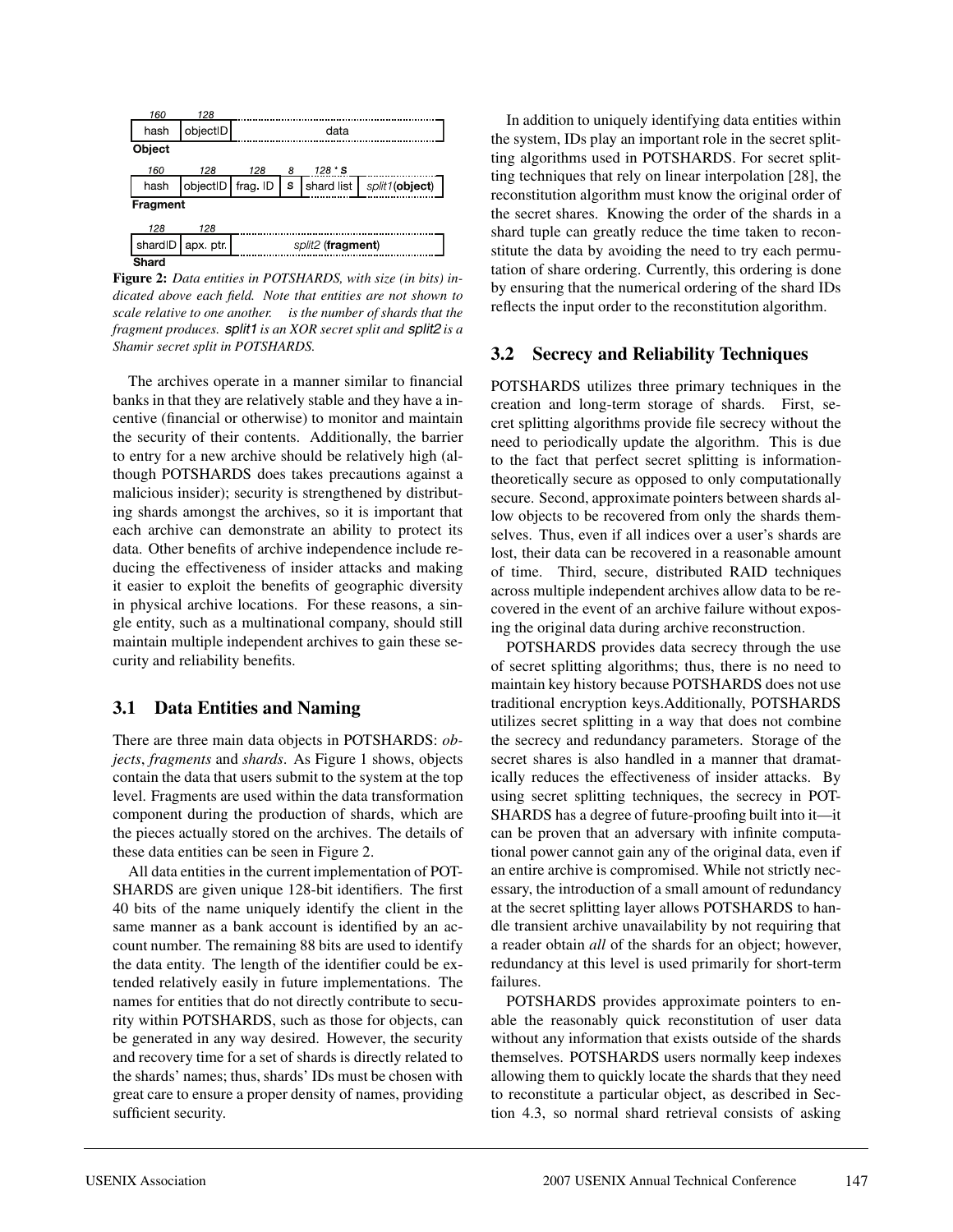

**Figure 3:** *Approximate pointers point to R "candidate" shards*  $(R = 4$  *in this example) that might be next in a valid shard tuple. Shards*0*<sup>X</sup> make up a valid shard tuple. If an intruder mistakenly picks shard*21*, he will not discover his error until he has retrieved sufficient shards and validation fails on the reassembled data.*

archives for the specific shards that make up an object, and is relatively fast. Approximate pointers are used when these user indexes are lost or otherwise unavailable. Since POTSHARDS can be used as a time capsule to secure data, it is foreseeable that a future user may be able to access the shards that they have a legal right to but have no idea how to combine them. The shards that can be combined together to reconstitute data form a *shard tuple*; an approximate pointer indicates the region in the user's private namespace where the next shard in the shard tuple exists, as shown in Figure 3. An approximate pointer has the benefit of making emergency data regeneration tractable while still making it difficult for an adversary to launch a targeted attack. If exact pointers were used, an adversary would know exactly which shards to target to rebuild an object. On the other hand, keeping no pointer at all makes it intractable to combine the correct shards without outside knowledge of which shards to combine. With approximate pointers, an attacker with one shard would only know the *region* where the next shard exists. Thus, a brute force attack requesting *every* shard in the region would be quite noticeable because the POTSHARDS namespace is intentionally kept sparse and an attack would result in requests for shards that do not exist. Unlike an index relating shards to objects that users would keep (and not store in the clear on an archive), an approximate pointer is part of the shard and is stored on the archive.

The archive layer in which the shards are stored consists of independent archives utilizing secure, distributed RAID techniques to provide reliability. As Figure 1 shows, archive-level redundancy is computed across sets of *unrelated* shards, so redundancy groups provide no insight into shard reassembly. POTSHARDS includes two novel modifications beyond the distributed redundancy explored earlier [4, 30]. The first is a secure reconstruction procedure, described in Section 4.2.1, that allows a failed archive's data to be regenerated in a manner that prevents archives from obtaining additional shards during the reconstruction; shards from the failed archive



(a) Four data transformation layers in POTSHARDS.

| Module                                                | Input         | Output            |  |  |  |
|-------------------------------------------------------|---------------|-------------------|--|--|--|
| Pre-processing                                        | file          | object            |  |  |  |
| Secrecy split                                         | object        | set of fragments  |  |  |  |
| Availability split                                    | fragment      | set of shards     |  |  |  |
| Placement                                             | set of shards | msgs for archives |  |  |  |
| (b) Inputs and outputs for each transformation layer. |               |                   |  |  |  |

**Figure 4:** *The transformation component consists of four levels. Approximate pointers are utilized at the second secret split. Note that locating one shard tuple provides no information about locating the shards from other tuples.*

are rebuilt only at the new archive that is replacing it. Second, POTSHARDS uses algebraic signatures [27] to ensure intra-archive integrity as well as inter-archive integrity. Algebraic signatures have the desirable property that the parity of a signature is the same as the signature of the parity, which can be used to prove the existence of data on other archives without revealing the data.

# **4 Implementation Details**

This section details the components of POTSHARDS and how each contributes to providing long-term, secure storage. We first describe the transformation that POT-SHARDS performs to ensure data secrecy. Next, we detail the inter-archive techniques POTSHARDS uses to provide long-term reliability. We then describe index construction; the use of indices makes "normal" data retrieval much simpler. Finally, we describe how we use approximate pointers to recover data with no additional information beyond the shards themselves, thus ensuring that POTSHARDS archives will be readable by future generations.

# **4.1 Data Transformation: Secrecy**

Before being stored at the archive layer, user data travels through the data transformation component of POT-SHARDS. This component is made up of four layers as shown in Figure 4.

1. **The pre-processing layer** divides files into fixed-sized,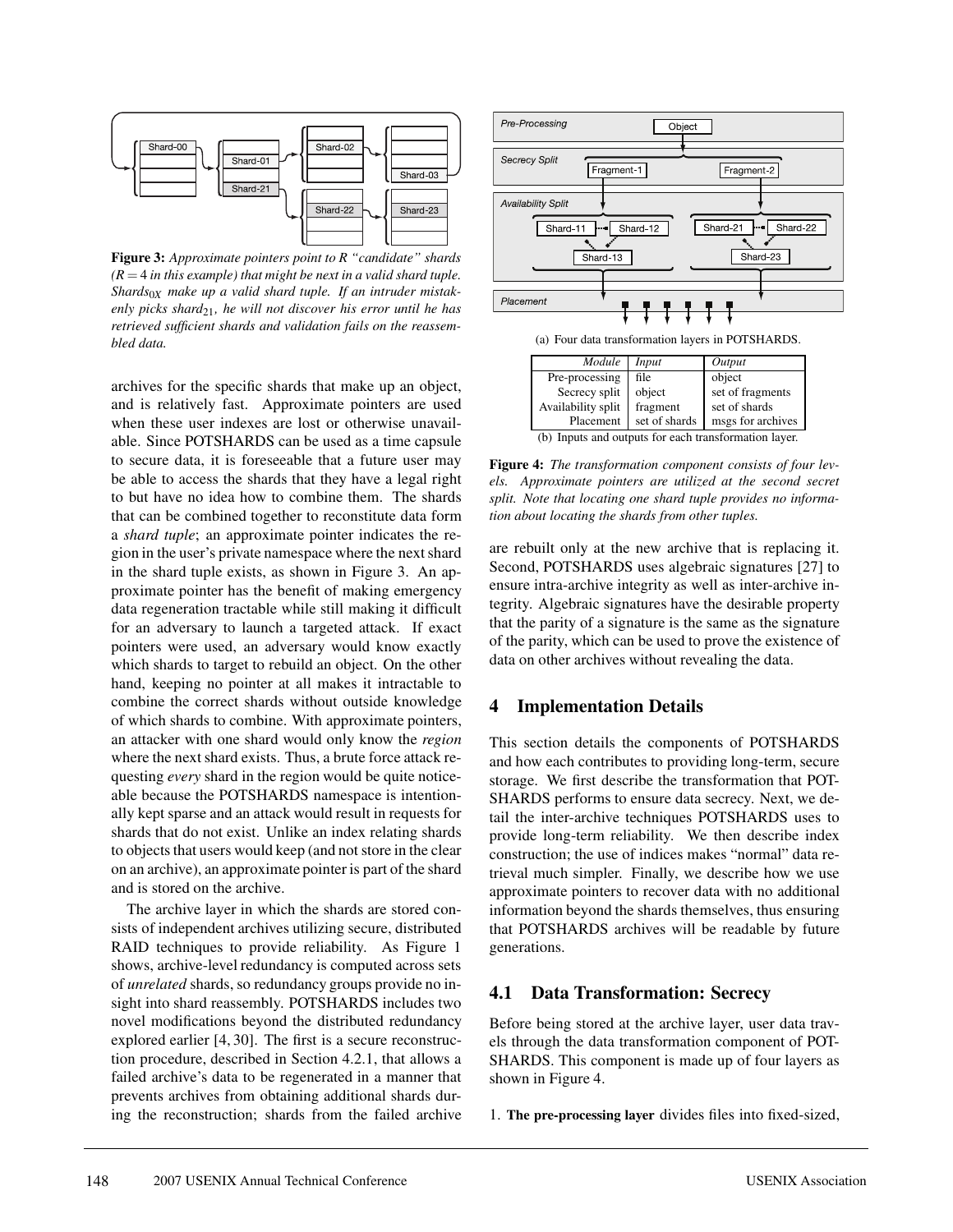*b*-byte objects. Additionally, objects include a hash that is used to confirm correct reconstitution.

- 2. **A secret splitting layer tuned for secrecy** takes an object and produces a set of fragments.
- 3. **A secret splitting layer tuned for availability** takes a fragment and produces a tuple of shards. It is also at this layer that the approximate pointers between the shards are created.
- 4. **The placement layer** determines how to distribute the shards to the archives.

### **4.1.1 Secret Splitting Layers**

Fragments are generated at the first level of secret splitting, which is tuned for secrecy. Currently we use an XOR-based algorithm that produces *n* fragments from an object. To ensure security, the random data required for XOR splitting can be obtained through a physical process such as radio-active decay or thermal noise. As Figure 2 illustrates, fragments also contain metadata including a hash of the fragment's data which can be used to confirm a successful reconstitution.

A tuple of shards is produced from a fragment using another layer of secret splitting. This second split is tuned for availability which allows reconstitution in the event that an archive is down or unavailable when a request is made. In this version of POTSHARDS, shards are generated from a fragment using an (*m*,*n*) secret splitting algorithm [24, 28]. As the Figure 2 shows, shards contain no information about the fragments that they make up.

The two levels of secret splitting provide three important security advantages. First, as Figure 4 illustrates, the two-levels of splitting can be viewed as a tree with an increased fan out compared to one level of splitting. Thus, even if an attacker is able to locate all of the members of a shard tuple they can only rebuild a fragment and they have no information to help them find shards for the other fragments. Second, it separates the secrecy and availability aspects of the system. With two levels of secret splitting we do not need to compromise one aspect for the other. Third, it allows useful metadata to be stored with the fragments as this data will be kept secret by the second level of splitting. The details of shards and fragments are shown in Figure 2.

One cost of two-level secret splitting is that the overall storage requirements for the system are increased. A two-way XOR split followed by a  $(2,3)$  secret split increases storage requirements by a factor of six; distributed RAID further increases the overhead. If a user desires to offset this cost, data can be submitted in a compressed archival form [37]; compressed data is handled just like any other type of data.

#### **4.1.2 Placement Layer**

The placement layer determines which archive will store each shard. The decision takes into account which shards belong in the same tuple and ensures that no single archive is given enough shards to recover data.

This layer contributes to security in POTSHARDS in four ways. First, since it is part of the data transformation component, no knowledge of which shards belong to an object need exist outside of the component. Second, the effectiveness of a insider attack at the archives is reduced because no single archive contains enough shards to reconstitute any data. Third, the effectiveness of an external attack is decreased because shards are distributed to multiple archives, each of which can exist in their own security domain. Fourth, the placement layer can take into account the geographic location of archives in order to maximize the availability of data.

# **4.2 Archive Design: Reliability**

Storage in POTSHARDS is handled by a set of independent archives that store shards, actively monitor their own security and actively question the security of the other archives. The archives do not know which shards form a tuple, nor do they have any information about fragments or object reconstitution. A compromised archive does not provide an adversary with enough shards to rebuild user data. Nor does it provide an adversary with enough information to know where to find the appropriate shards needed to rebuild user data. Absent such precautions, the archive model would likely weaken the strong security properties provided by the other system components.

Since POTSHARDS is designed for long-term storage, it is inevitable that disasters will occur and archive membership will change over time. To deal with the threat of data loss from these events, POTSHARDS utilizes distributed RAID techniques. This is accomplished by dividing each archive into fixed-sized blocks and requiring all archives to agree on distributed, RAID-based methods over these blocks. Each block on the archive holds either shards or redundancy data.

When shards arrive at an archive for storage, ingestion occurs in three steps. First, a random block is chosen as the storage location of the shard. Next, the shard is placed in the last available slot in the the block. Finally, the corresponding parity updates are sent to the proper archives. Each parity update contains the data stored in the block and the appropriate parity block location. The failure of any parity update will result in a roll-back of the parity updates and re-placement of the shard into another block. Although it is assumed that all of the archives are trusted, we are currently analyz-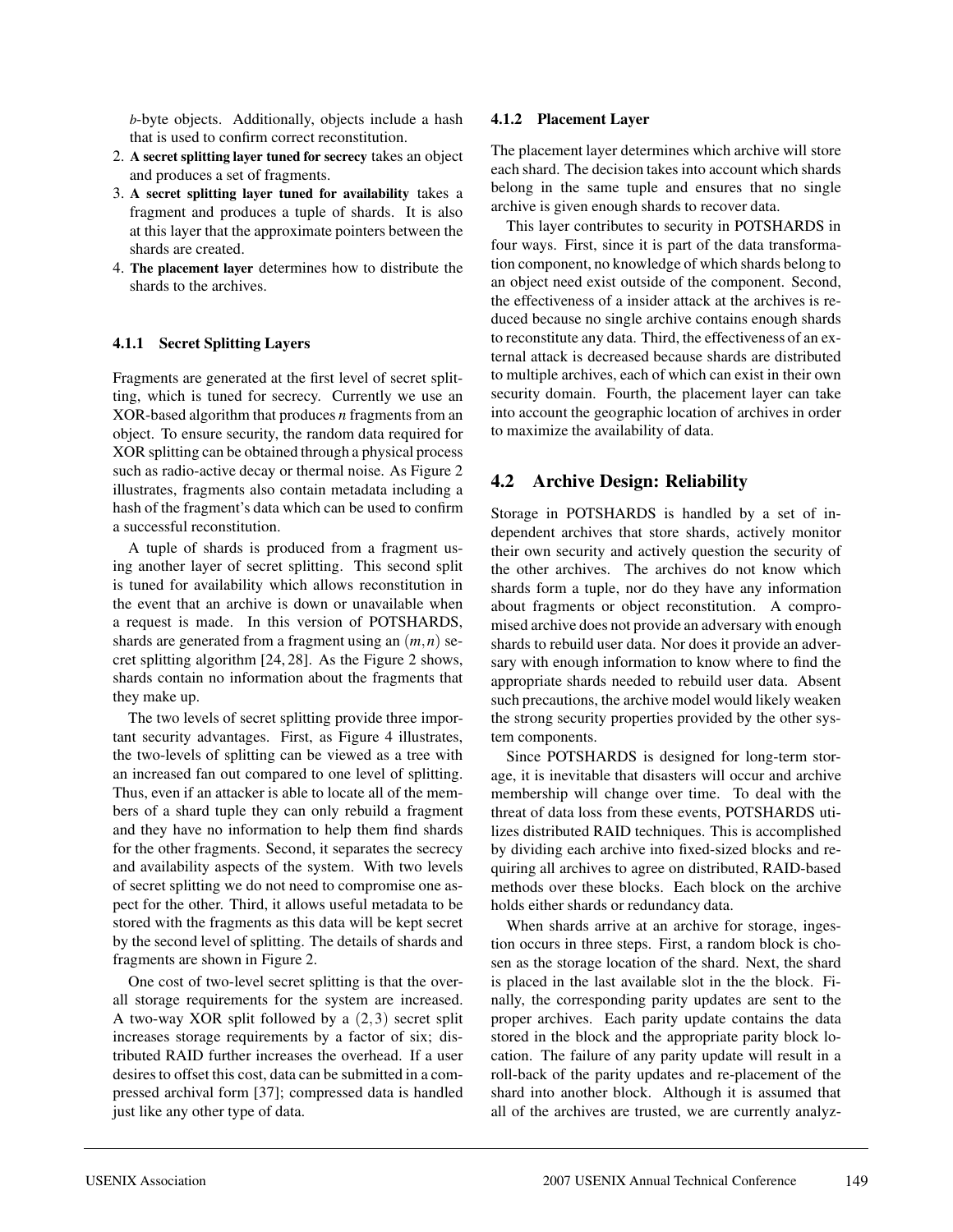

**Figure 5:** *A single round of archive recovery in a RAID 5 redundancy group. Each round consists of multiple steps. Archive N contains data n and generates random blocks rn.*

ing the security effects of passing shard data between the archives during parity updates and exploring techniques for preventing archives from maliciously accumulating shards.

The distributed RAID techniques used in POT-SHARDS are based on those from existing systems [4, 30]. In such systems, cost-effective, fault-tolerant, distributed storage is achieved by computing parity across unrelated data in wide area redundancy groups. Given an (*n*,*k*) erasure code, a redundancy group is an ordered set of *k* data blocks and  $n - k$  parity blocks where each block resides on one of *n* distinct archives. The redundancy group can survive the loss of up to  $n - k$  archives with no data loss. The current implementation of POT-SHARDS has the ability to use Reed-Solomon codes or single parity to provide flexible and space-efficient redundancy across the archives.

POTSHARDS enhances the security of existing distributed RAID techniques through two important additions. First, the risk of information leakage during archive recovery is greatly mitigated through secure reconstruction techniques. Second, POTSHARDS utilizes algebraic signatures [27] to implement a secure protocol for both storage verification and data integrity checking.

#### **4.2.1 Secure Archive Reconstruction**

Reconstruction of data can pose a significant security risk because it can involve many archives and considerable amounts of data passing between archives. The secure recovery algorithm implemented within POTSHARDS exploits the independence of the archives participating in a redundancy group and the commutativity of evaluating the parity. Our reconstruction algorithm permits each archive to independently reconstruct a block of failed data without revealing any information about its data. The commutativity of the reconstruction procedure results in a reconstruction protocol that can occur in permutations, which greatly decreases the likelihood of successful collusion during archive recovery.

The recovery protocol begins with the confirmation of a partial or whole archive failure and, since each archive is a member of one or more redundancy groups, proceeds one redundancy group at a time. If a failure is confirmed, the archives in the system must agree on the destination of recovered data. A fail-over archive is chosen based on two criteria: the fail-over archive must not be a member of the redundancy group being recovered and it must have the capacity to store the recovered data. Due to these constraints multiple fail-over archives may be needed to perform reconstruction and redistribution. Future work will include ensuring that the choice of failover archives prevent any archive from acquiring enough shards to reconstruct user data.

Once the fail-over archive is selected, recovery occurs in multiple rounds. A single round of our secure recovery protocol over a single redundancy group is illustrated in Figure 5. In this example, the available members of a redundancy group collaborate to reconstruct the data from a failed archive onto a chosen archive *X*. An archive (which cannot be the fail-over and cannot be one of the collaborating archives) is appointed to manage the protocol by rebuilding one block at a time through multiple rounds of chained requests. A request contains an ordered list of archives, corresponding block identifiers and a data buffer and proceeds as follows at each archive in the chain:

- 1. Request  $\alpha$  involving local block *n* arrives at archive *N*.
- 2. The archive creates a random block  $r_n$  and computes  $n \oplus r_n = n'.$
- 3. The archive computes  $\beta = \alpha \oplus n'$  and removes its entry from the request
- 4. The archive sends *rn* directly to archive *X*.
- 5.  $\beta$  is sent to the next archive in the list.

This continues at each archive until the chain ends at archive *X* and the block is reconstructed. The commutativity of the rebuild process allows us to decrease the likelihood of data exposure by permuting the order of the chain in each round. This procedure is easily parallelized and continues until all of the failed blocks for the redundancy group are reconstructed. Additionally, this approach can be generalized to any linear erasure code; as long as the generator matrix for the code is known, the protocol remains unchanged.

#### **4.2.2 Secure Integrity Checking**

Preserving data integrity is a critical task in all long-term archives. POTSHARDS actively verifies the integrity of data using two different forms of integrity checking. The first technique requires each of the archives to periodically check its data for integrity violations using a hash stored in the header of each block on disk. The second technique is a form of inter-archive integrity checking that utilizes algebraic signatures [27] across the redundancy groups. Algebraic signatures have the prop-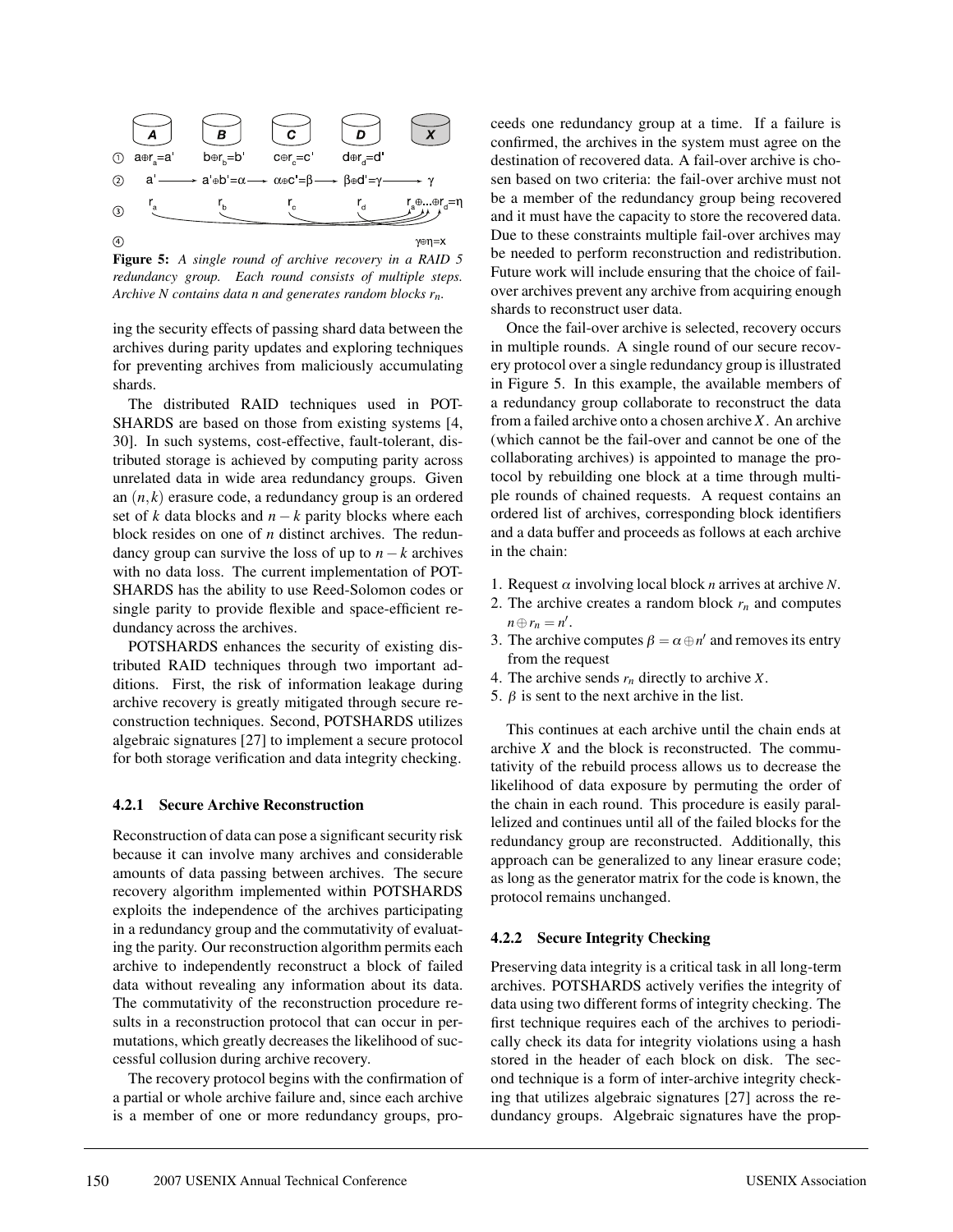erty that the signatures of the parity equals the parity of the signatures. This property is used to verify that the archives in a given redundancy group are properly storing data and are performing the required internal checks [27].

Secure, inter-archive integrity checking is achieved through algebraic signature requests over a specific interval of data. A check begins when an archive asks the members of a redundancy group for an algebraic signature over a specified interval of data. The algebraic signature forms a codeword in the erasure code used by the redundancy group and integrity over the interval of data is checked by comparing the parity of the data signatures to the signature of the parity. If the comparison check fails, then the archive(s) in violation may be found as long as the number of incorrect signatures is within the error-correction capability of the code. In general, a small signature (typically 4 bytes) is computed from a few megabytes of data. This results in very little information leakage. If necessary, restrictions may be placed on algebraic signature requests to ensure that no data is exposed during the integrity check process.

# **4.3 User Indexes**

When shards are created, the *exact* names of the shards are returned to the user along with their archive placement locations; however, these exact pointers are *not* stored in the shards themselves, so they are not available to someone attacking the archives. Typically, a user maintains this information and the relationship between shards, fragments, objects, and files in an index to allow for fast retrieval. In the general case, the user consults her index and requests specific shards from the system. This index can, in turn, be stored within POTSHARDS, resulting in an index that can be rebuilt from a users shards with no outside information.

The index for each user can be stored in POTSHARDS as a linked list of index pages with new pages inserted at the head of the list, as shown in Figure 6. Since the index pages are designed to be stored within POTSHARDS, each page is immutable. When a user submits a file to the system, a list of mappings from the file to its shards is returned. This data is recorded in a new index page, along with a list of shards corresponding to the previous head of the index list. This new page is then submitted to the system and the shard list returned is maintained as the new head of the index list. These index root-shards can be maintained by the client application or even on a physical token, such as a flash drive or smart card.

This approach of each user maintaining their own private index has three advantages. First, since each user maintains his own index, the compromise of a user index does not affect the security of other users' data. Second,



**Figure 6:** *User index made up of two pages. One page was created at time t<sub>0</sub> and the other at time t<sub>1</sub>.* 

the index for one user can be recovered with no effect on other users. Third, the system does not know about the relationship between a user's shards and their data.

In some ways, the index over a user's shards can be compared to an encryption key because it contains the information needed to rebuild a user's data. However, the user's index is different from an encryption key in two important ways. First, the user's index is not a single point of failure like an encryption key. If the index is lost or damaged, it can be recovered from the data without any input from the owner of the index. Second, full archive collusion can rebuild the index. If a user can prove a legal right to data, such as by a court subpoena, than the archives can provide all of the user's shards and allow the reconstitution of the data. If the data was encrypted, the files without the encryption key might not be accessible in a reasonable period of time.

# **4.4 Approximate Pointers and Recovery**

Approximate pointers are used to relate shards in the same shard tuple to one another in a manner that allows recovery while still reducing an adversary's ability to launch a targeted attack. Each shard has an approximate pointer to the next shard in the fragment, with the last shard pointing back to the first and completing the cycle, as shown in Figure 3. This allows a user to recover data from their shards even if all other outside information, such as the index, is lost.

There are two ways that approximate pointers can be implemented: randomly picking a value within *R*/2 above or below the next shard's identifier, or masking off the low-order *r* bits  $(R = 2<sup>r</sup>)$  of the next shard's identifier, hiding the true value. Currently, POTSHARDS uses the latter approach; we are investigating the tradeoffs between the two approaches. One benefit to using the *R*/2 approach is that it allows a finer-grained level of adjustment compared to the relatively coarse-grained bitmask approach.

The use of approximate pointers provides a great deal of security by preventing an intruder who compromises an archive or an inside attacker from knowing exactly which shards to steal from other archives. An intruder would have to steal *all* of the shards an approximate pointer could refer to, and would have to steal all of the shards they refer to, and so on. All of this would have to bypass the authentication mechanisms of each archive, and archives would be able to identify the access pattern of a thief, who would be attempting to obtains shards that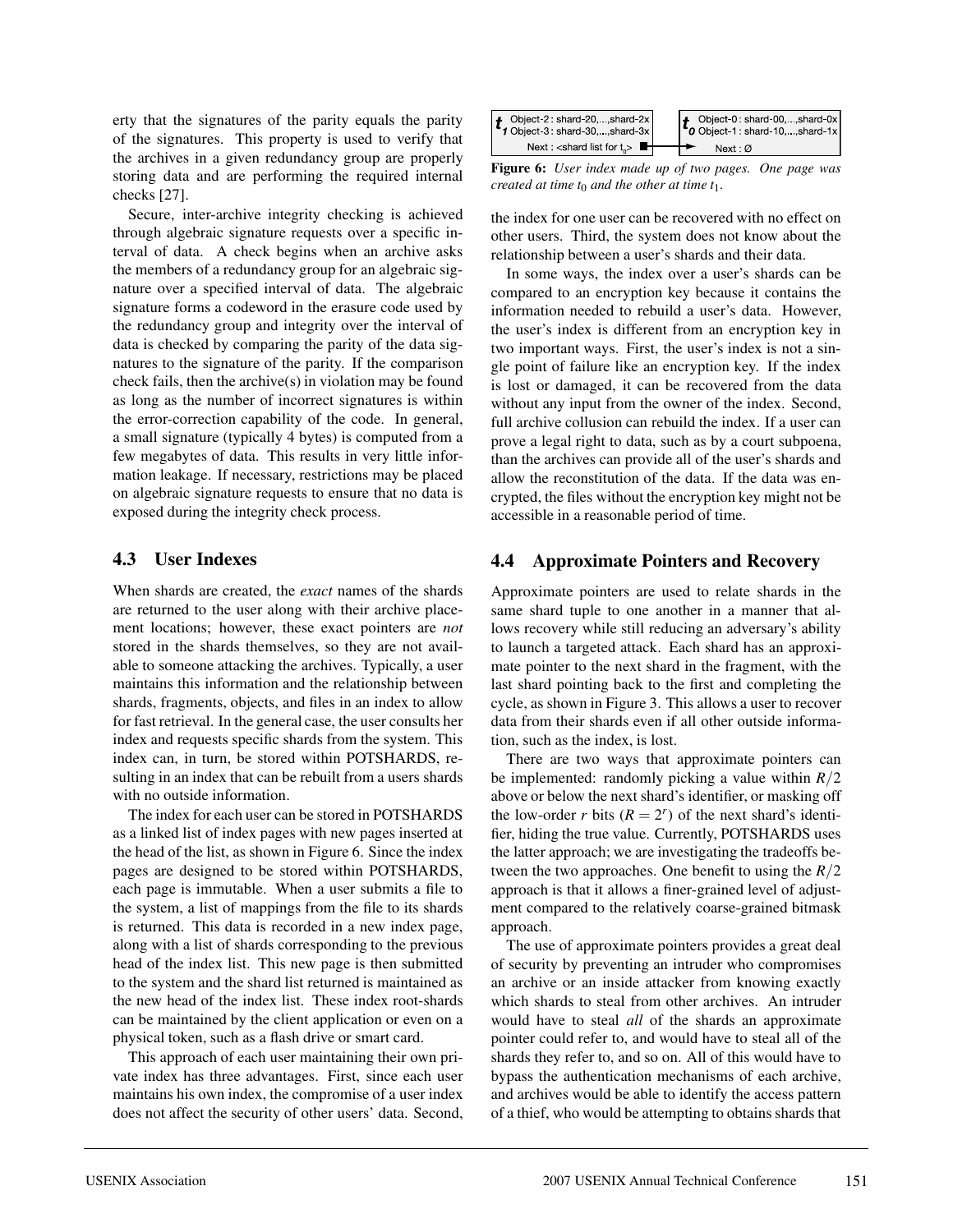may not exist. Since partially reconstituted fragments cannot be verified, the intruder might have to steal *all* of the potential shards to ensure that he was able to reconstitute the fragment. For example, if an approximate pointer points to *R* shards and a fragment is split using (*m*,*n*) secret splitting, an intruder would have to steal, on average, *Rm*−1/2 shards to decode the fragment.

In contrast to a malicious user, a legitimate user with access to all of his shards can easily rebuild the fragments and, from them, the objects and files they comprise. Suppose this user created shards from fragments using an  $(m, n)$  secret splitting algorithm. A user would start by obtaining all of her shards which, in the case of recoveries, might require additional authentication steps. Once she obtains all of her shards from the archives, there are two approaches to regenerating those fragments. First, she could try every possible chain of length *m*, rebuilding the fragment and attempting to verify it. Second, she could narrow the list of possible chains by only attempting to verify chains of length *n* that represented cycles, an approach we call the *ring heuristic*. As Figure 2 illustrates, fragments include a hash that is used to confirm successful reconstitution. Fragments also include the identifier for the object from which they are derived, making the combination of fragments into objects a straightforward process.

Because the Shamir secret splitting algorithm is computationally expensive, even when combining shards that do not generate valid fragments, we use the ring heuristic to reduce the number of failed reconstitution attempts in two ways. First, the number of cycles of length *n* is lower than the number of paths of length *m* since many paths of length *n* do not make cycles. Second, reconstitution using the Shamir secret splitting algorithm requires that the shares be properly ordered and positioned within the share list. Though the shard ID provides a natural ordering for shards, it does not assist with positioning. For example, suppose the shards were produced with a 3 of 5 split. A chain of three shards,  $\langle s_1, s_2, s_3 \rangle$ , would potentially need to be submitted to the secret splitting algorithm three times to test each possible order:  $\langle s_1, s_2, s_3, \phi, \phi \rangle$ ,  $\langle \phi, s_1, s_2, s_3, \phi \rangle$ , and  $\langle \phi, \phi, s_1, s_2, s_3 \rangle$ .

# **5 Experimental Evaluation**

Our experiments using the current implementation of POTSHARDS were designed to measure several things. First, we wanted to evaluate the performance of the system and identify any bottlenecks. Next, we compared the behavior of the system in an environment with heavy contention for processing and network resources against that in a dedicated, lightly loaded environment. Finally, we evaluated POTSHARDS' ability to recover from the loss of an archive as well as the loss of a user index.

During our experiments, the data transformation component was run from the client's system using object sizes of 750 KB. The first layer of secret splitting used an XOR based algorithm and produced two fragments per object, and the second layer utilized a (2,3) Shamir threshold scheme. The workloads contained a mixture of PDF, Postscript files, and images. These files are representative of the content that a long-term archive might contain, although it is important to note that POT-SHARDS sees all objects as the same regardless the objects' origin or content. File sizes ranged from about half a megabyte to several megabytes in size; thus, most were ingested and extracted as multiple objects.

For the local experiments, all systems were located on the same 1 Gbps network with little outside contention for computing or network resources. The client computers were equipped with two 2.74 GHz Pentium 4 processors, 2 GB of RAM and Linux version 2.6.9-22.01.1. Each of the sixteen archives were equipped with two 2.74 GHz Pentium 4 processors, 3 GB of RAM, 7.3 GB of available local hard drive space and Linux version 2.6.9-34. In contrast to the local experiments, the globalscale experiments were conducted using PlanetLab [21], resulting in considerable contention for shared resources. For these experiments, both the clients and archives were run in a slice that contained twelve PlanetLab nodes (eight archives and four clients) distributed across the globe.

The POTSHARDS prototype system itself consists of roughly 15,000 lines of Java 5.0 code. Communications between layers used Java sockets over standard TCP/IP, and the archives used Sleepycat Software's BerkeleyDB version 3.0 for persistent storage of shards.

# **5.1 Read and Write Performance**

Our first set of experiments evaluated the performance of ingestion and extraction on a dedicated set of systems and on PlanetLab. Table 2 profiles the ingestion and extraction of one block of data. comparing the time taken on an unloaded local cluster of machines and the heavily loaded, global scale PlanetLab. In addition to the time, the table details the number of messages exchanged during the request.

As Table 2 shows, most of the time on the local cluster is spent in the transformation layer. This is to be expected as Shamir secret-splitting algorithm is compute-intensive. While slower than many encryption algorithms, such secret-splitting algorithms do not suffer from the problems discussed earlier with longterm encryption and are fast enough for archival storage. The compute-intensive nature of secret-splitting is further highlighted in the local experiments due to the local cluster's dedicated network with almost no outside cross-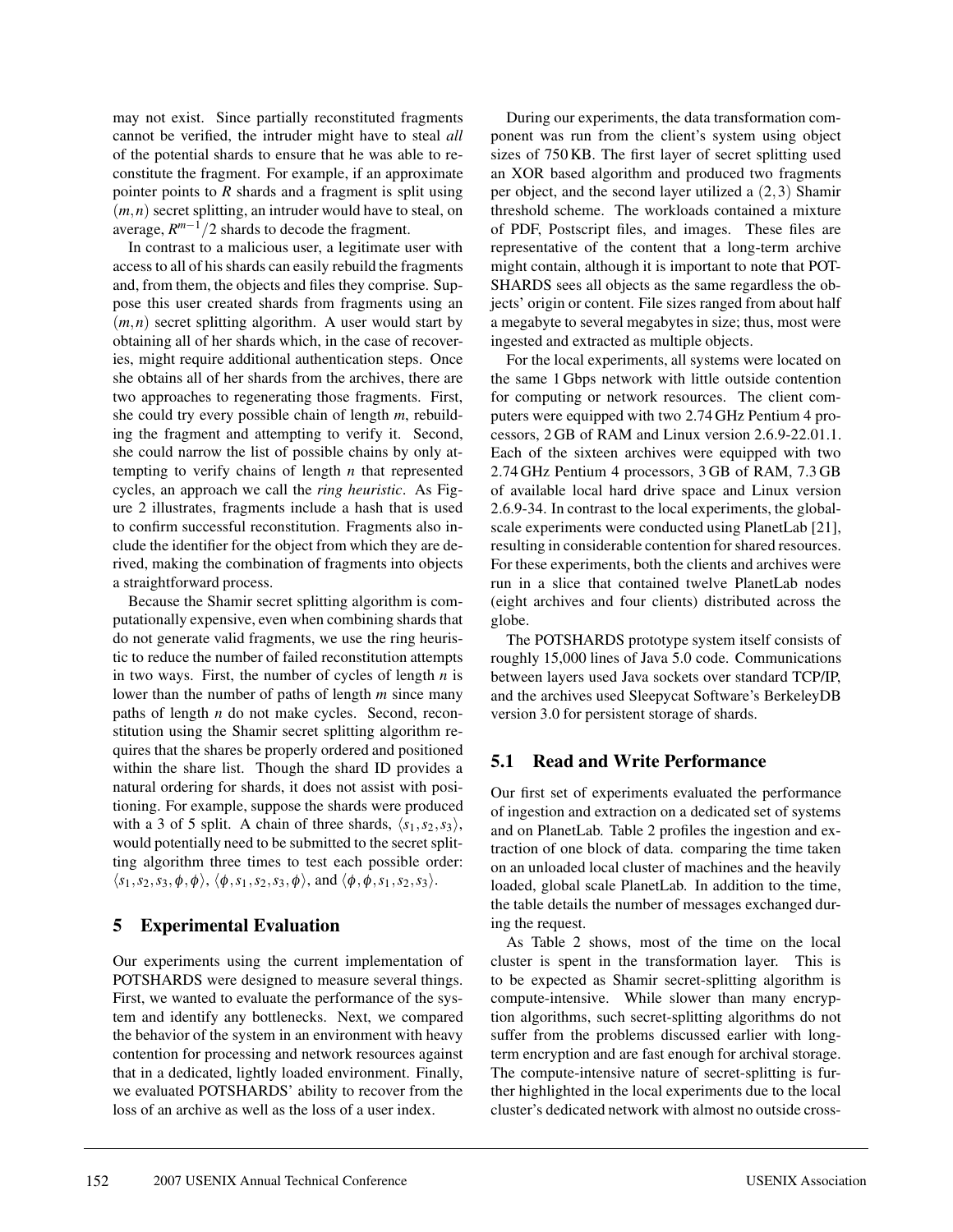| <b>Ingestion Profile</b>  | Cluster   | PlanetLab   |       |
|---------------------------|-----------|-------------|-------|
| <b>Secret Splitting</b>   | time (ms) | 1509        | 2276  |
| Layers                    | msgs in   | 1           |       |
| Request                   | msgs out  | 1           | 1     |
| Placement                 | time (ms) | 37          | 30606 |
| Layer                     | msgs in   |             |       |
| Request                   | msgs out  | 6           | 6     |
| Archive                   | time (ms) | 67          | 39109 |
| Layer                     | msgs in   | 6           | 6     |
| Request                   | msgs out  | 6           | 6     |
| Response Trip             | time (ms) | 88          | 54271 |
| <b>Total Round Trip</b>   | time (ms) | 1731        | 95952 |
|                           |           |             |       |
| <b>Extraction Profile</b> | Cluster   | PlanetLab   |       |
| <b>Request Trip</b>       | time (ms) | 28          | 6493  |
| Shard                     | time (ms) | 832         | 29666 |
| Acquisition               | msgs      | 34          | 34    |
| Transformation            | time (ms) | <b>1009</b> | 1698  |
| Layer                     | msgs in   |             |       |
| Response                  | msgs out  | 1           | 1     |
| <b>Total Round Trip</b>   | time (ms) | 1843        | 31410 |

**Table 2:** *Profile of the ingestion and extraction of one object, comparing trials run on a lightly-loaded local cluster with the global-scale PlanetLab. Results are the average of 3 runs of 36 blocks per run using a* (2,2) *XOR split to generate fragments and a* (2,3) *Shamir split to generate shards.*

traffic. The transformation time for ingestion is greater than for extraction for two reasons. First, during ingestion, the transformation must generate many random values. Second, during extraction, the transformation layer performs linear interpolation using only those shards that are necessary. That is, given an (*m*,*n*) secret split, all *n* are retrieved but calculation is only done on the first *m* shards; the minimum required to rebuild the data. During extraction, the speed improvements in the transformation layer are balanced by the time required to collect the requested shards from the archive layer.

In a congested, heavily loaded system, the time to move data through the system begins to dominate the transformation time as the PlanetLab performance figures in Table 2 show. This is evident in the comparable times spent in the transformation layers in the two environments contrasted with the very divergent times spent on requests and responses in the two environments. For example, the extraction request trip took only 28 ms on the local cluster but required about 6.5 seconds on the PlanetLab trials. Since request messages are quite small, the difference is even more dramatic in the shard acquisition times for extraction. Here, moving the shards from the archives to the transformation layer took only 832 ms on the local cluster but over 29.5 seconds on PlanetLab.

The measurements per object represent two distinct scenarios. The cluster numbers are from a lightly-loaded,



**Figure 7:** *System throughput with sixteen archives and a workload of 100 MB per client using the same system parameters as in Table 2.*

well-equipped and homogeneous network with unsaturated communication channels. In contrast, the Planet-Lab numbers feature far more congestion and resource demands as POTSHARDS contended with other processes for both host and network facilities. However, in archival storage, latency is not as important as throughput. Thus, while these times are not adequate for lowlatency applications, they are acceptable for archival storage.

The results from local tests show a per client throughput of 0.50 MB/s extraction and 0.43 MB/s ingestion per-client performance is largely limited by the current design of the data transformation layer. In the current version, both XOR splitting and linear interpolation splitting is performed in a Java-based implementation; future versions will use  $GF(2^{16})$  arithmetic in an optimized C based library. Additionally, clients currently submit objects to the data transformation component and synchronously await a response from the system before submitting the next object. In contrast, the remainder of the system is highly asynchronous. The high level of parallelism in the lower layer is demonstrated in the throughput as the number of clients increases. As Figure 7 shows, the read and write throughput scales as the number of clients increases. With a low number of clients, much of the system's time is spent waiting for a request from the secret splitting layers. As the number of clients increases, however, the system is able to take advantage of the increased aggregate requests of the clients to achieve system throughput of 4.66 MB/s for extraction and 2.86 MB/s for ingestion. Write performance is further improved through the use of asynchronous parity updates. While an ingestion response waits for the archive to write the data before being sent, it does not need to wait for the parity updates.

An additional factor to consider in measuring throughput is the storage blow-up introduced by the two levels of secret splitting. Using parameters of (2,2) XOR splitting and (2,3) shard splitting requires six bytes to be stored for every byte of user data. In our experiments, system throughput is measured from the client perspective even though demands inside the system are six times those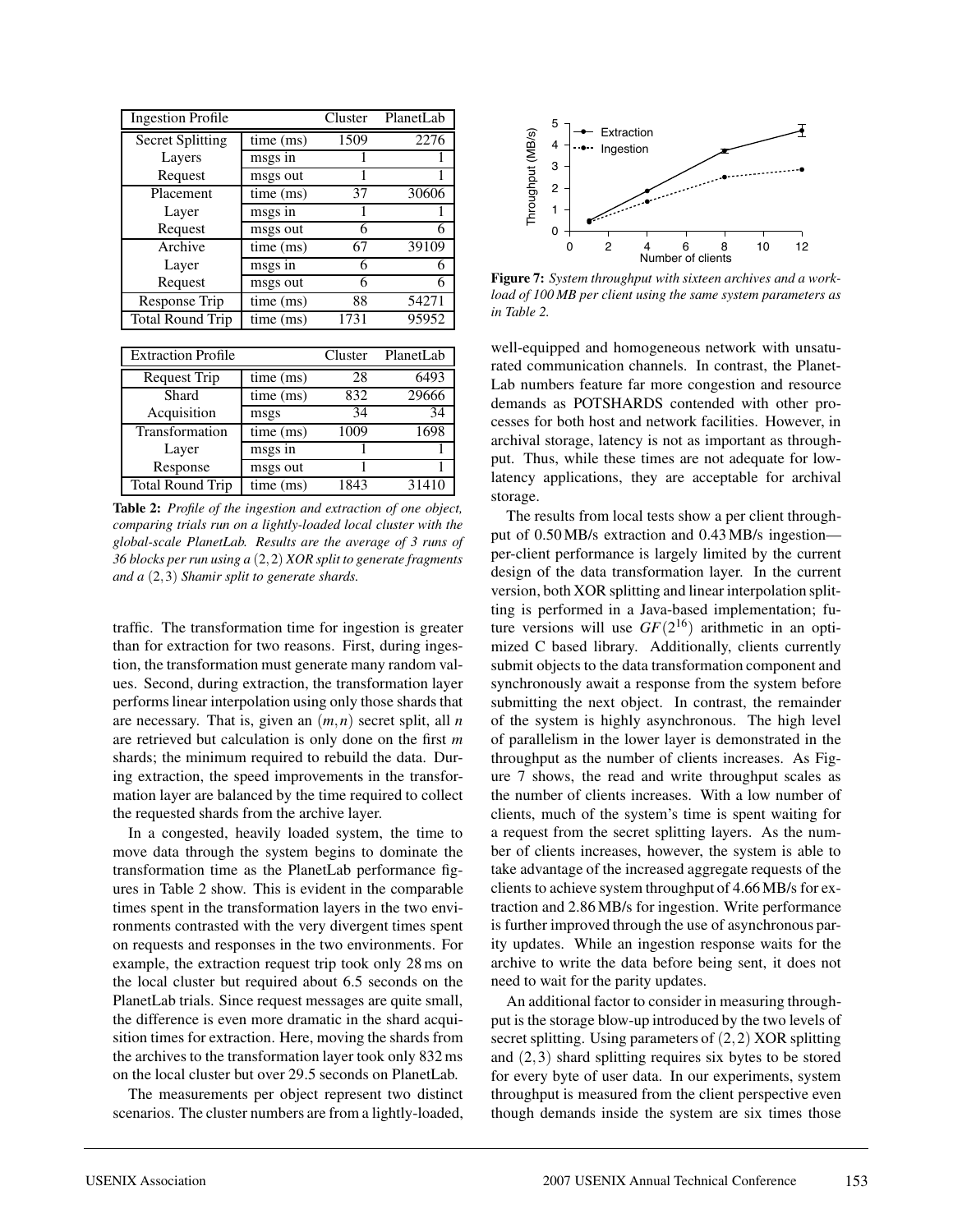

**Figure 8:** *Brute force recovery time for an increasing number of shards generated using different secret splitting parameters.*

| Name Space | Shards | <b>False Rings</b> | Time      |
|------------|--------|--------------------|-----------|
| 16 bits    | 4190   | 24451              | 6715 sec  |
| 32 bits    | 4190   |                    | $225$ sec |

**Table 3:** *Recovery time in a name space with 5447 allocated names for two different name space sizes. For larger systems, this time increases approximately linearly with system size; name density and secret splitting parameters determine the slope of the line.*

seen by the client. Nonetheless, one goal for future work is to improve system throughput by implementing asynchronous communication in the client.

## **5.2 User Data Recovery**

In the event that the index over a user's shards is lost or damaged, user data, including the index, if it was stored in POTSHARDS, can be recovered from the shards themselves. To begin the procedure, the user authenticates herself to each of the individual archives and obtains all of her shards. The user then applies the algorithm described in Section 4.4 to rebuild the fragments and the objects that make up her data.

We ran experiments to measure the speed of the recovery process for both algorithm options. While the recovery process is not fast enough to use as the sole extraction method, it is fast enough for use as a recovery tool. Figure 8 shows the recovery times for two different secret splitting parameters. Using the ring heuristic provides a near-linear recovery time as the number of shards increases, and is much faster than the naïve approach. In contrast, recovery without using the ring heuristic results in an exponential growth. This is very apparent in Figure 8(b), which must potentially try each path three times. The ring heuristic provides an additional layer of security because a user that can properly authenticate to all of the archives and acquire all of their shards can recover their data very quickly. In contrast, an intruder that cannot acquire all of the needed shards must search in exponential time.

The density of the name space has a large effect on the time required to recover the shards. As shown in Table 3, a sparse name space results in fewer false shard rings (none in this experiment) and is almost 30 times faster than a densely packed name space. An area of future research is to design name allocation policies that balance the recovery times with the security of the shards. One simple option would be to utilize a sliding window into the name space from which names are drawn. As the current window becomes saturated it moves within the name space. This would ensure adequate density for both new names and existing names.

## **5.3 Archive Reconstruction**

The archive recovery mechanisms were run on our local system using eight 1.5 GB archives. Each redundancy group in the experiment contained eight archives encoded using RAID 5. A 25 MB client workload was ingested into the system using (2,2) XOR splitting and (2,3) Shamir splitting, resulting in 150 MB of client shards, excluding the appropriate parity. After the workload was ingested, an archive was failed. We then used a static recovery manager that sent reconstruction requests to all of the available archives and waited for successful responses from a fail-over archive. Once the procedure completed, the contents of the failed archive and the reconstructed archive were compared. This procedure was run three times, recovering at 14.5 MB/s, with the verification proving successful on each trial. The procedure was also run with faults injected into the recovery process to ensure that the verification process was correct.

# **6 Discussion**

While we have designed and implemented an infrastructure that supports secure long-term archival storage without the use of encryption, there are still some outstanding issues. POTSHARDS assumes that individual archives are relatively reliable; however, automated maintenance of large-scale archival storage remains challenging [3]. We plan to explore the construction of archives from autonomous power-managed disk arrays as an alternative to tape [8]. The goal would be devices that can distribute and replicate storage amongst themselves, reducing the level of human intervention to replacing disks when sufficiently many have failed.

A secure, archival system must deal with the often conflicting requirements of maintaining the secrecy of data while also providing a degree of redundancy. To this end, further work will explore the contention between these two demands in such areas as parity building. In future versions, we hope to improve the security of parity updates in which sensitive data must be passed between archives.

Currently, POTSHARDS depends on strong authentication and intrusion detection to keep data safe, but it is not clear how to defend against intrusions that may occur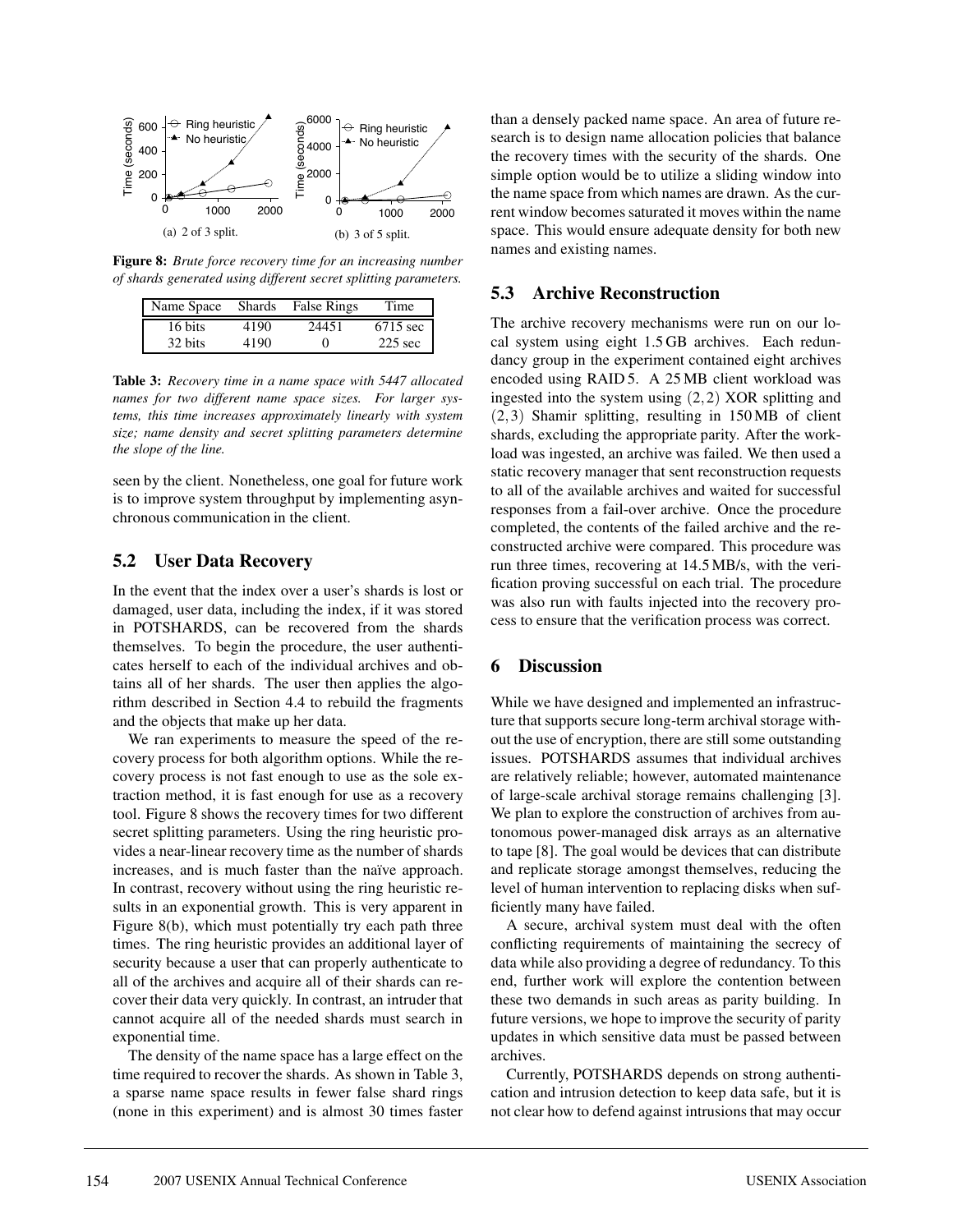over many years, even if such attacks are detected. We are exploring approaches that can refactor the data [35] so that partial progress in an intrusion can be erased by making new shards "incompatible" with old shards. Unlike the failure of an encryption algorithm, which would necessitate wholesale re-encryption, refactoring for security could be done over time to limit the window over which a slow attack could succeed. Refactoring could also be applicable to secure migration of data to new storage devices.

We have introduced the approximate pointer mechanism as a means of making data recovery more tractable while maintaining security. While we believe they are useful in this capacity, we admit that there is more work to be done in understanding their nature. Specifically, we plan on exploring the relationship between the ID namespace and approximate pointer parameters.

We would also like to reduce the storage overhead in POTSHARDS, and are considering several approaches to do so. Some information dispersal algorithms may have lower overheads than Shamir secret splitting; we plan to explore their use, assuming that they maintain the information-theoretic security provided by our current algorithm.

The research in POTSHARDS is only concerned with preserving the bits that make up files; understanding the bits is an orthogonal problem that must also be solved. Others have begun to address this problem [9], but maintaining the semantic meanings of bits over decades-long periods may prove to be an even more difficult problem than securely maintaining the bits themselves.

# **7 Conclusions**

This paper introduced POTSHARDS, a system designed to provide secure long-term archival storage to address the new challenges and new security threats posed by archives that must securely preserve data for decades or longer.

In developing POTSHARDS, we made several key contributions to secure long-term data archival. First, we use multiple layers of secret splitting, approximate pointers, and archives located in independent authorization domains to ensure secrecy, shifting security of long-lived data away from a reliance on encryption. The combination of secret splitting and approximate pointers forces an attacker to steal an exponential number of shares in order to reconstitute a single fragment of user data; because he does not know which particular shares are needed, he must obtain *all* of the possibly-required shares. Second, we demonstrated that a user's data can be rebuilt in a relatively short time from the stored shares *only* if sufficiently many pieces can be acquired. Even a sizable (but incomplete) fraction of the stored pieces from a subset of the archives will not leak information, ensuring that data stored in POTSHARDS will remain secret. Third, we made intrusion detection easier by dramatically increasing the amount of information that an attacker would have to steal and requiring a relatively unusual access pattern to mount the attack. Fourth, we ensure long-term data integrity through the use of RAID algorithms across multiple archives, allowing POTSHARDS to utilize heterogeneous storage systems with the ability to recover from failed or defunct archives and a facility to migrate data to newer storage devices.

Our experiments show that the current prototype implementation can store user data at nearly 3 MB/s and retrieve user data at 5 MB/s. Since POTSHARDS is an archival storage system, throughput is more of a concern than latency, and these throughputs exceed typical longterm data creation rates for most environments. Since the storage process is parallelizable, additional clients increase throughput until the archives' maximum throughput is reached; similarly, additional archives linearly increase maximum system throughput.

By addressing the long-term threats to archival data while providing reasonable performance, POTSHARDS provides reliable data protection specifically designed for the unique challenges of secure archival storage. Storing data in POTSHARDS ensures not only that it will remain available for decades to come, but also that it will remain secure and can be recovered by authorized users even if all indexing is lost.

# **Acknowledgments**

We would like to thank our colleagues in the Storage Systems Research Center (SSRC) who provided valuable feedback on the ideas in this paper. This research was supported by the Petascale Data Storage Institute, UCSC/LANL Institute for Scalable Scientific Data Management and by SSRC sponsors including Los Alamos National Lab, Livermore National Lab, Sandia National Lab, Digisense, Hewlett-Packard Laboratories, IBM Research, Intel, LSI Logic, Microsoft Research, Network Appliance, Seagate, Symantec, and Yahoo.

# **References**

- [1] Health Information Portability and Accountability act, Oct. 1996.
- [2] ADYA, A., BOLOSKY, W. J., CASTRO, M., CHAIKEN, R., CERMAK, G., DOUCEUR, J. R., HOWELL, J., LORCH, J. R., THEIMER, M., AND WATTENHOFER, R. FARSITE: Federated, available, and reliable storage for an incompletely trusted environment. In *Proceedings of the 5th Symposium on Operating Systems Design and Implementation (OSDI)* (Boston, MA, Dec. 2002), USENIX.
- [3] BAKER, M., SHAH, M., ROSENTHAL, D. S. H., ROUSSOPOU-LOS, M., MANIATIS, P., GIULI, T., AND BUNGALE, P. A fresh